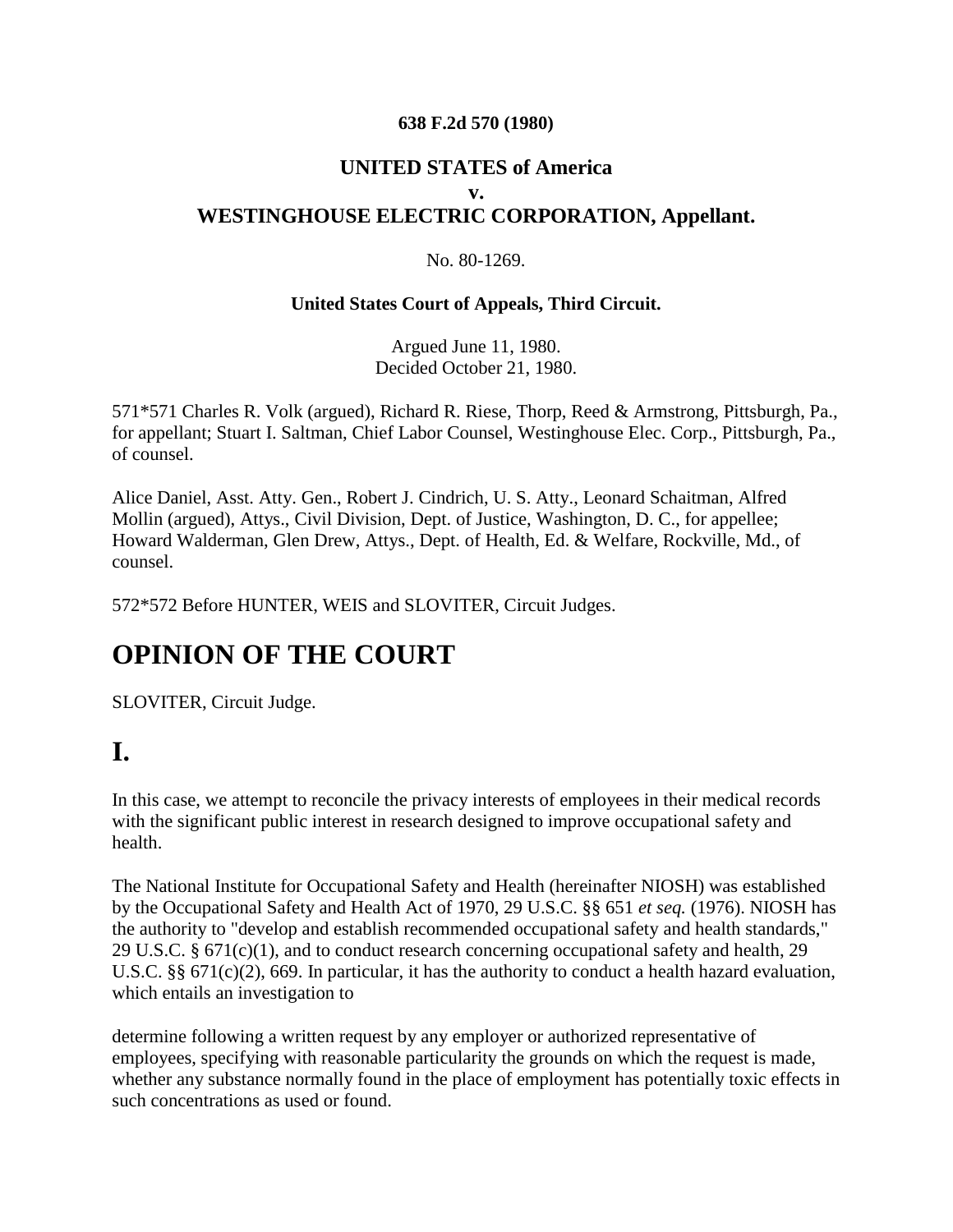29 U.S.C. § 669(a)(6).

On February 22, 1978, NIOSH received a written request for a health hazard evaluation from an officer of the International Union of Electrical Workers, Local 601, an authorized representative of the employees at Westinghouse Electric Corporation's plant in Trafford, Pennsylvania. The Trafford plant manufactures, *inter alia,* electric insulators by means of an epoxy mold process. The complaint concerned two areas in the Trafford plant, the "bushings aisle" or TC-72, and the "epoxy aisle" or TC-74, and alleged that workers were suffering allergic reactions as a result of exposure to methyl ethyl ketone. The Director of NIOSH initiated an investigation pursuant to his authority under 29 U.S.C.  $\S$  669(a)(6).

On April 21, 1978, an industrial hygienist and two physicians employed by NIOSH performed a walk-through inspection. They determined that the conditions which led to the complaint concerning TC-72 had been remedied and no further evaluation of that area was required. However, although methyl ethyl ketone was found not to be a potential health hazard, hexahydrophthalic anhydride, or HHPA, was used in significant quantities in TC-74, and the physicians suspected that it might be causing allergic reactions in some workers. The physicians therefore recommended that environmental and medical testing be done regarding the presence and effect of HHPA in the TC-74 area.

Dr. Thomas Wilcox, a Medical Project Officer in the Hazard Evaluation and Technical Assistance Branch of NIOSH, and G. Edward Burroughs, an industrial hygienist, visited the site and requested access to the company's medical records of potentially affected employees in the TC-74 area. A Westinghouse official replied that access would be difficult because the records were considered confidential. $\frac{11}{11}$ 

On December 28, Wilcox sent written notice to Westinghouse that the health hazard evaluation would be conducted in January, 1979. He requested a list of present TC-74 employees and of past TC-74 employees working elsewhere in the plant, access to the medical records of these employees and of other employees with intermittent exposure to the TC-74 area who were willing to participate in the evaluation, and an outline of the routine procedures for health monitoring of TC-74 employees. Westinghouse supplied a list of present TC-74 employees, 573\*573 maintained that it could not supply a list of its present employees no longer working on that aisle, denied access to the medical records, and did not inform NIOSH concerning the health monitoring procedures.

Thereafter, the Director of NIOSH issued a subpoena duces tecum to Westinghouse's custodian of records at the Trafford plant, requiring the production of "[m]edical records of all employees presently employed in the TC-74 area and the medical records of all employees who formerly worked in the TC-74 area and who now work elsewhere in the plant." Westinghouse refused to honor the subpoena.

Meanwhile, Wilcox performed blood tests and pulmonary function tests and conducted medical interviews with a majority of the present TC-74 employees. He found detectable levels of HHPA antibodies in 12 out of 28 employees tested. Several of these employees complained of allergic symptoms while in or near the TC-74 area. Some employees' lung capacity was less than that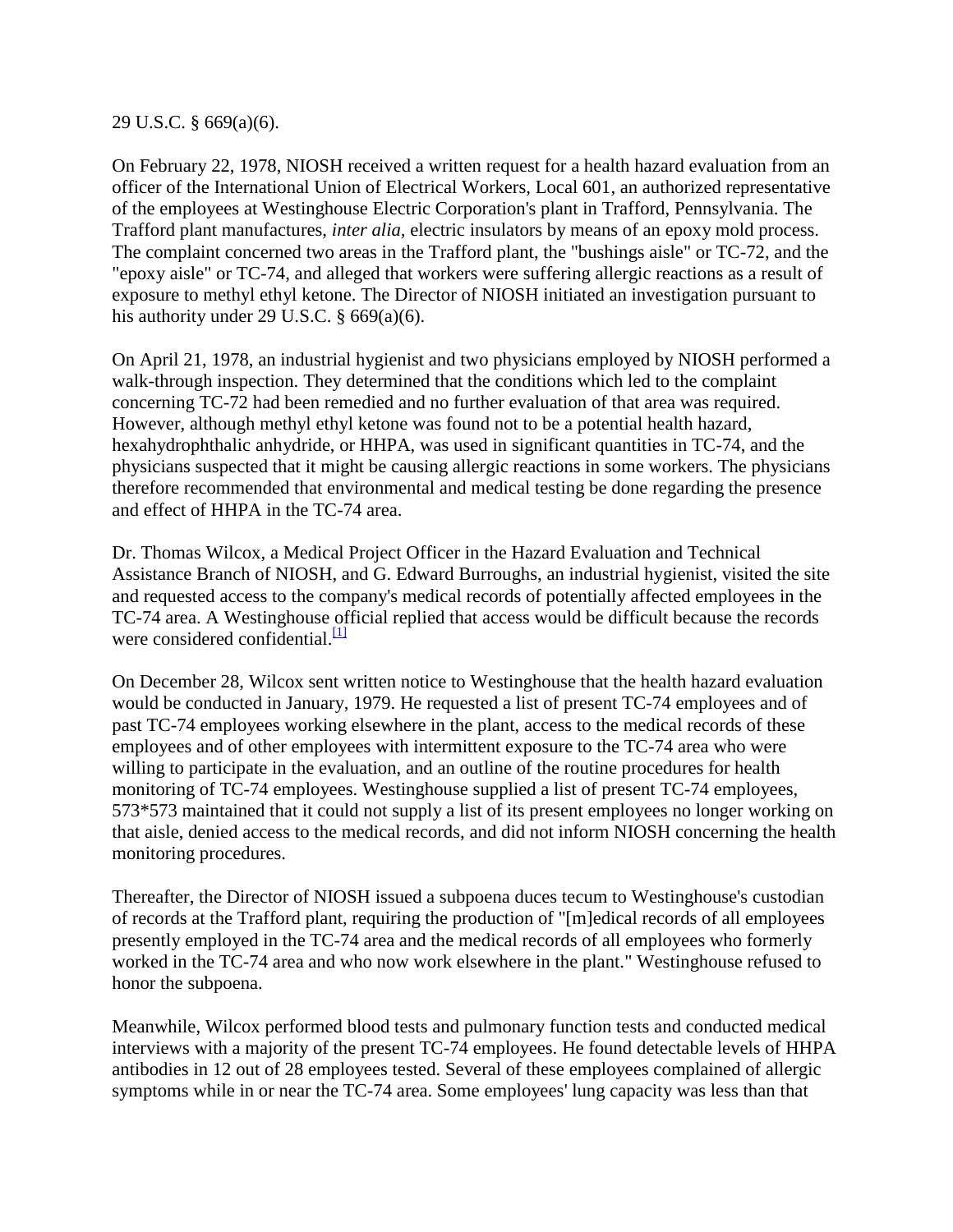which would be expected for persons of their age, height, sex and race. A summary of Wilcox's preliminary findings was distributed to Westinghouse and to TC-74 employees in March 1979. Each employee participating in the study also received his or her own laboratory results and a personal letter from Wilcox explaining their medical significance.

Wilcox repeated his request for the employees' medical records maintained by Westinghouse. In reply, Westinghouse informed NIOSH that it would supply those records (1) if the employees provided "written informed consent" authorizing Westinghouse to supply the records and (2) if Westinghouse was "provided with written assurance by the United States Government that the contents of these records will not be disclosed to third parties."

NIOSH then filed this action in the district court seeking an order to enforce its subpoena. Following a hearing, the district court granted NIOSH's petition and ordered full enforcement of the subpoena. *[United States v. Westinghouse Electric Corp.,](http://scholar.google.co.in/scholar_case?case=9445794789248964695&q=3rd+Cir+1980+-+United+States+v.+Westinghouse+Electric+Corporation&hl=en&as_sdt=2,5&scilh=0)* 483 F.Supp. 1265 (W.D.Pa.1980). The court found that the subpoena therefore met all the requirements for enforcement of an administrative subpoena outlined in *[United States v. Morton Salt Co.,](http://scholar.google.co.in/scholar_case?case=11917813980487767763&q=3rd+Cir+1980+-+United+States+v.+Westinghouse+Electric+Corporation&hl=en&as_sdt=2,5&scilh=0)* 338 U.S. 632, 70 S.Ct. [357, 94 L.Ed. 401 \(1950\).](http://scholar.google.co.in/scholar_case?case=11917813980487767763&q=3rd+Cir+1980+-+United+States+v.+Westinghouse+Electric+Corporation&hl=en&as_sdt=2,5&scilh=0) The court rejected Westinghouse's claim that the information was protected from disclosure, holding that even if Westinghouse had asserted a physician-patient privilege it would have been to no avail because "[n]o physician-patient privilege exists as a matter of federal common law" and Pennsylvania's physician-patient privilege was too narrow to cover this material since it applied only to communications which would blacken the patient's reputation. The court relied instead on *Whalen v. Roe,* [429 U.S. 589, 97 S.Ct. 869, 51 L.Ed.2d 64](http://scholar.google.co.in/scholar_case?case=8555735987895894452&q=3rd+Cir+1980+-+United+States+v.+Westinghouse+Electric+Corporation&hl=en&as_sdt=2,5&scilh=0)  [\(1977\),](http://scholar.google.co.in/scholar_case?case=8555735987895894452&q=3rd+Cir+1980+-+United+States+v.+Westinghouse+Electric+Corporation&hl=en&as_sdt=2,5&scilh=0) and *[E. I. duPont de Nemours & Co. v. Finklea,](http://scholar.google.co.in/scholar_case?case=15484120327512437904&q=3rd+Cir+1980+-+United+States+v.+Westinghouse+Electric+Corporation&hl=en&as_sdt=2,5&scilh=0)* 442 F.Supp. 821 (S.D.W.Va.1977), which upheld an agency's authority to view medical records needed in the public interest. The court also found that Westinghouse had not demonstrated that individually identifiable medical records would be improperly disclosed, and that NIOSH's procedures of safekeeping the records and of removing the names and addresses of the individuals in its compilation of published data provided sufficiently adequate assurance of non-disclosure. Westinghouse filed this appeal, and enforcement of the order was stayed pending disposition of the appeal.

## **II.**

Although the government does not challenge Westinghouse's standing to assert its employees' privacy interests before us,[\[2\]](http://scholar.google.co.in/scholar_case?q=3rd+Cir+1980+-+United+States+v.+Westinghouse+Electric+Corporation&hl=en&as_sdt=2,5&case=10617585320101639909&scilh=0#[2]) we raise that issue *sua sponte.*

574\*574 The modern law of standing was the subject of a comprehensive review in our recent decision in *[Americans United for Separation of Church and State, Inc. v. HEW,](http://scholar.google.co.in/scholar_case?case=1042784604964336478&q=3rd+Cir+1980+-+United+States+v.+Westinghouse+Electric+Corporation&hl=en&as_sdt=2,5&scilh=0)* 619 F.2d 252 (3d [Cir. 1980\).](http://scholar.google.co.in/scholar_case?case=1042784604964336478&q=3rd+Cir+1980+-+United+States+v.+Westinghouse+Electric+Corporation&hl=en&as_sdt=2,5&scilh=0) There, we noted that no more is required "than an allegation that the challenged official action has caused the plaintiff `injury in fact, economic or otherwise.'" *Id.* at 256. This requirement is based on the necessity that the plaintiff have such a "personal stake in the outcome" of the controversy to assure "`that concrete adverseness which sharpens the presentation of issues upon which the court so largely depends for elimination of difficult ... questions.'" *Id., quoting Baker v. Carr,* [369 U.S. 186, 204, 82 S.Ct. 691, 703, 7 L.Ed.2d 663](http://scholar.google.co.in/scholar_case?case=6066081450900314197&q=3rd+Cir+1980+-+United+States+v.+Westinghouse+Electric+Corporation&hl=en&as_sdt=2,5&scilh=0)  [\(1962\).](http://scholar.google.co.in/scholar_case?case=6066081450900314197&q=3rd+Cir+1980+-+United+States+v.+Westinghouse+Electric+Corporation&hl=en&as_sdt=2,5&scilh=0) Without intimating any general rule about an employer's ability to vindicate the rights of its employees in other situations,  $\frac{3}{3}$  under the circumstances of this case Westinghouse has the necessary concrete adverseness to present the issues. The subpoena at issue is directed to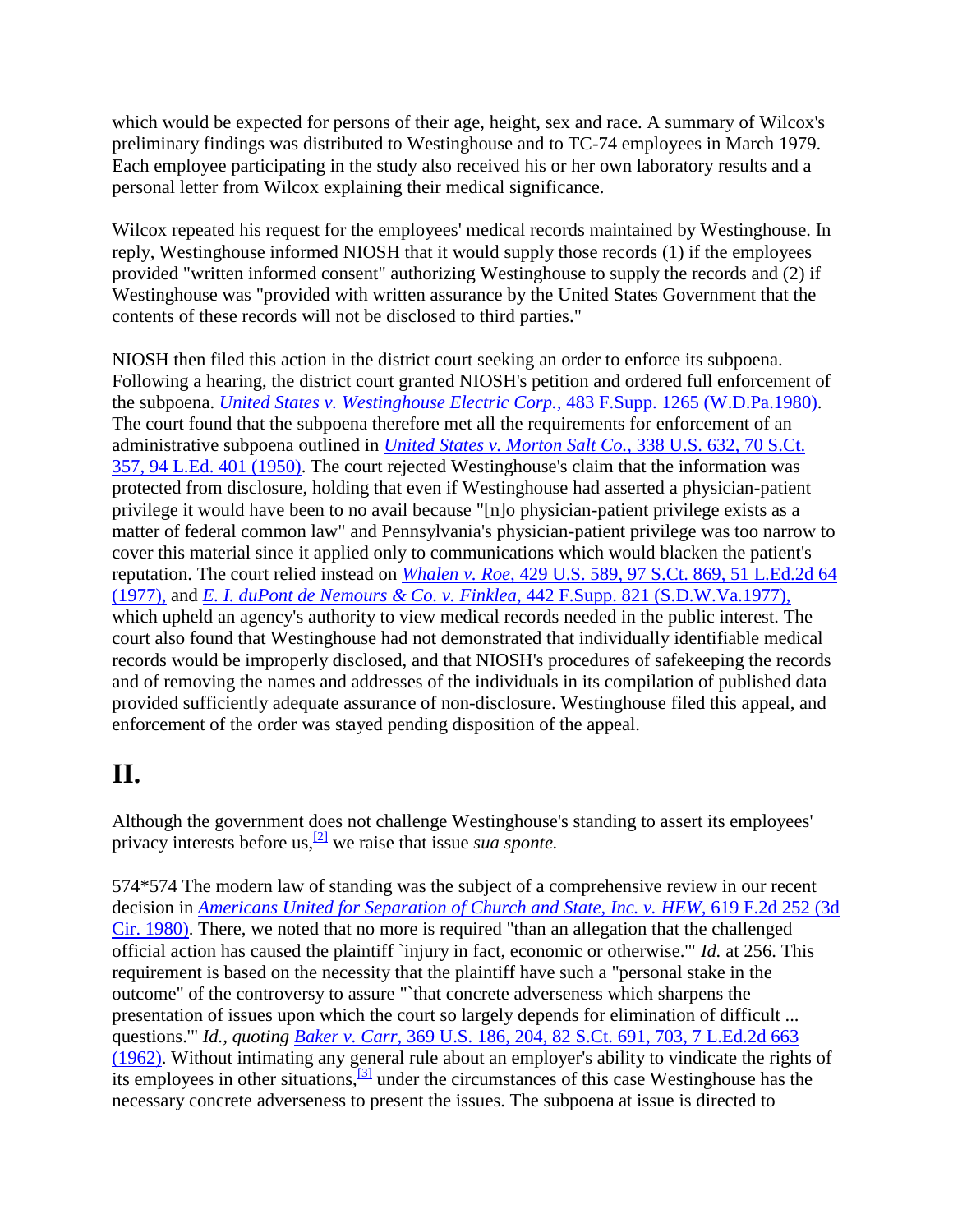Westinghouse and requires production of documents in its possession. Failure to comply with the subpoena will subject it to the penalty of a contempt sanction. Furthermore, it has an ongoing relationship with its employees and it asserts that an adverse decision on the merits of the constitutional claim regarding employee privacy may adversely affect the flow of medical information which it needs from them.<sup>[\[4\]](http://scholar.google.co.in/scholar_case?q=3rd+Cir+1980+-+United+States+v.+Westinghouse+Electric+Corporation&hl=en&as_sdt=2,5&case=10617585320101639909&scilh=0#[4])</sup> As a practical matter, the absence of any notice to the employees of the subpoena means that no person other than Westinghouse would be likely to raise the privacy claim. Indeed, this claim may be effectively lost if we do not hear it now.

We see no basis for concern here that Westinghouse will make anything less than a vigorous defense of the right to privacy with the necessary degree of adverseness to the government's position. *See [Baker v. Carr, supra.](http://scholar.google.co.in/scholar_case?case=6066081450900314197&q=3rd+Cir+1980+-+United+States+v.+Westinghouse+Electric+Corporation&hl=en&as_sdt=2,5&scilh=0)* Since the underlying prudential bars to standing are absent, we conclude that Westinghouse has demonstrated sufficient interest in the litigation to have standing to be heard on the merits of its arguments concerning both the validity of the subpoena and whether its employees have any privacy rights in the material sought by NIOSH. Our holding is consistent with the approach to employer standing taken by other courts in analogous situations. *See United States v. Allis-Chalmers Corp.,* [498 F.Supp. 1027, at 1029 No. 79-C-450](http://scholar.google.co.in/scholar_case?case=12580104573297078770&q=3rd+Cir+1980+-+United+States+v.+Westinghouse+Electric+Corporation&hl=en&as_sdt=2,5&scilh=0)  [\(E.D. Wis.1980\);](http://scholar.google.co.in/scholar_case?case=12580104573297078770&q=3rd+Cir+1980+-+United+States+v.+Westinghouse+Electric+Corporation&hl=en&as_sdt=2,5&scilh=0) *[General Motors Corp. v. Director of the National Institute of Occupational](http://scholar.google.co.in/scholar_case?case=11692381941365084758&q=3rd+Cir+1980+-+United+States+v.+Westinghouse+Electric+Corporation&hl=en&as_sdt=2,5&scilh=0)  Safety and Health (NIOSH),* [459 F.Supp. 235 \(S.D.Ohio 1978\);](http://scholar.google.co.in/scholar_case?case=11692381941365084758&q=3rd+Cir+1980+-+United+States+v.+Westinghouse+Electric+Corporation&hl=en&as_sdt=2,5&scilh=0) *[E. I. duPont de Nemours and Co.](http://scholar.google.co.in/scholar_case?case=15484120327512437904&q=3rd+Cir+1980+-+United+States+v.+Westinghouse+Electric+Corporation&hl=en&as_sdt=2,5&scilh=0)  v. Finklea,* [442 F.Supp. 821 \(S.D.W.Va.1977\).](http://scholar.google.co.in/scholar_case?case=15484120327512437904&q=3rd+Cir+1980+-+United+States+v.+Westinghouse+Electric+Corporation&hl=en&as_sdt=2,5&scilh=0)

# **III.**

The requirements for judicial enforcement of an administrative subpoena duces tecum were set forth in *United States v. Morton Salt Co.,* [338 U.S. 632, 652, 70 S.Ct. 357, 368, 94 L.Ed. 401](http://scholar.google.co.in/scholar_case?case=11917813980487767763&q=3rd+Cir+1980+-+United+States+v.+Westinghouse+Electric+Corporation&hl=en&as_sdt=2,5&scilh=0)   $(1950)$ : (1) the inquiry must be within the authority of the agency, (2) the demand for production must not be too indefinite, and (3) the information sought must be reasonably relevant to the authorized inquiry. The definiteness of the demand for production has not seriously 575\*575 been challenged by Westinghouse since the documents requested have been adequately identified. Instead, Westinghouse disputes both the authority of NIOSH to seek these documents, and the relevance of the documents requested.

The Occupational Safety and Health Act of 1970 authorizes the Secretary of HEW to make inspections and question employers, 29 U.S.C. § 669(b), and to issue subpoenas to obtain the production of evidence, 29 U.S.C. §§ 657(b), 669(b); these powers are extended to NIOSH, 29 U.S.C. § 671(c). Westinghouse does not challenge this statutory authority but instead argues that NIOSH's own regulation restricts the scope of its examination in health hazard evaluations. The relevant regulation provides:

In connection with any [health hazard] investigation, ... NIOSH employees may question privately any employer, owner, operator, agent, or employee and review records required by the Act and regulations, and other related records.

42 C.F.R. 85.5(a) (1979). Westinghouse would have us construe this regulation as a limitation self-imposed by NIOSH that restricts its examinations to only those records which must be retained under specific provision of the statute or regulations. Westinghouse claims that since no provision of the Act or validly promulgated regulation specifically requires it to maintain and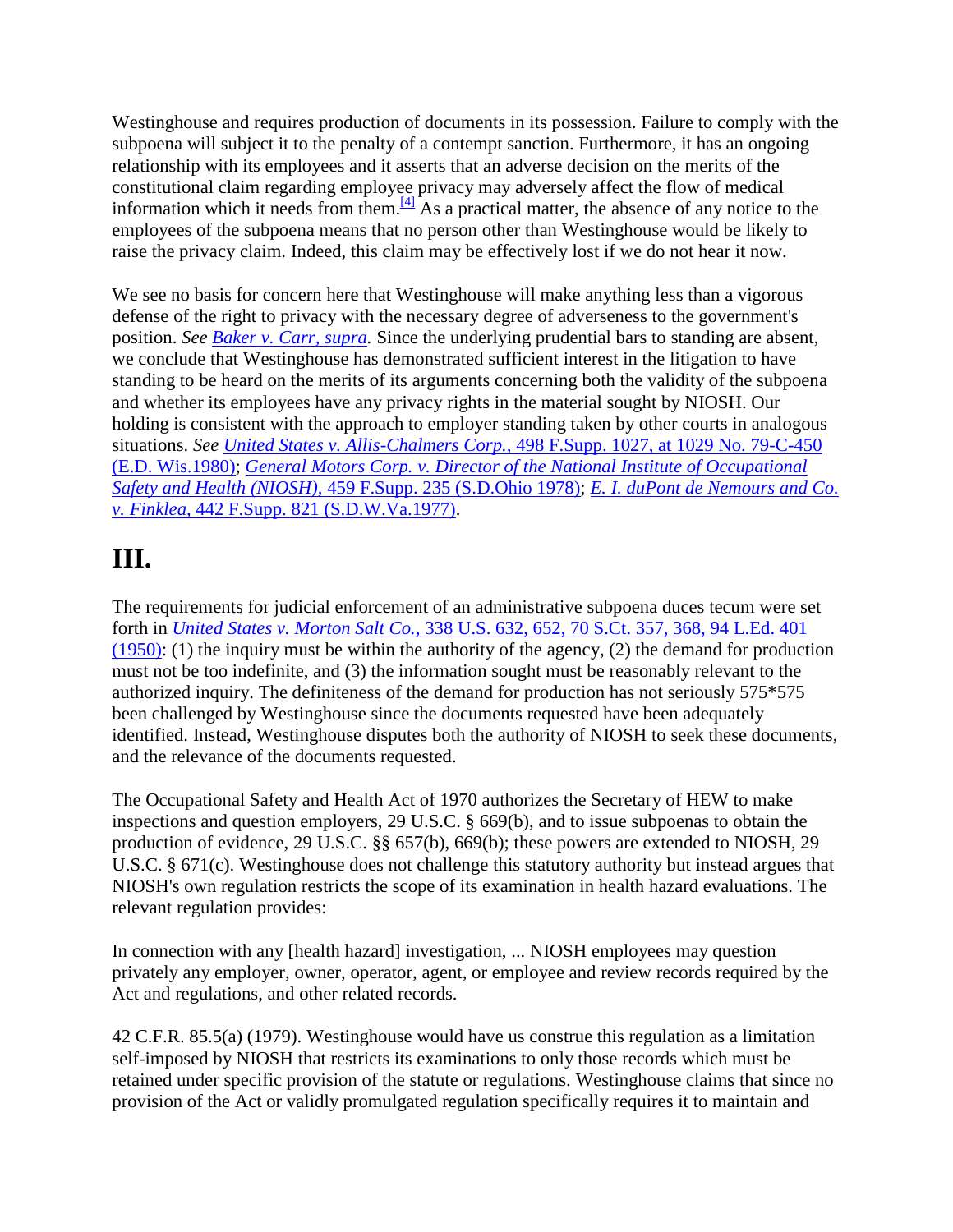retain employees' medical records, NIOSH has no authority to examine these records which it maintains on a voluntary basis.

We are unwilling to take so narrow a view of NIOSH's authority or regulation. Westinghouse's interpretation would read out of the regulation NIOSH's authority to examine "other related records", which NIOSH regards as referring to records related to the purpose of the investigation. The agency's construction of its own regulation is entitled to deference. *[United States v.](http://scholar.google.co.in/scholar_case?case=12209038508675432442&q=3rd+Cir+1980+-+United+States+v.+Westinghouse+Electric+Corporation&hl=en&as_sdt=2,5&scilh=0)  Larionoff,* [431 U.S. 864, 872-73, 97 S.Ct. 2150, 2155-2156, 53 L.Ed.2d 48 \(1977\);](http://scholar.google.co.in/scholar_case?case=12209038508675432442&q=3rd+Cir+1980+-+United+States+v.+Westinghouse+Electric+Corporation&hl=en&as_sdt=2,5&scilh=0) *[Northern](http://scholar.google.co.in/scholar_case?case=5823719238055550323&q=3rd+Cir+1980+-+United+States+v.+Westinghouse+Electric+Corporation&hl=en&as_sdt=2,5&scilh=0)  [Indiana Public Service Co. v. Porter County Chapter of the Izaak Walton League of America,](http://scholar.google.co.in/scholar_case?case=5823719238055550323&q=3rd+Cir+1980+-+United+States+v.+Westinghouse+Electric+Corporation&hl=en&as_sdt=2,5&scilh=0)* [423 U.S. 12, 15, 96 S.Ct. 172, 173, 46 L.Ed.2d 156 \(1975\);](http://scholar.google.co.in/scholar_case?case=5823719238055550323&q=3rd+Cir+1980+-+United+States+v.+Westinghouse+Electric+Corporation&hl=en&as_sdt=2,5&scilh=0) *[Bowles v. Seminole Rock & Sand](http://scholar.google.co.in/scholar_case?case=7050770903127516716&q=3rd+Cir+1980+-+United+States+v.+Westinghouse+Electric+Corporation&hl=en&as_sdt=2,5&scilh=0)  Co.,* [325 U.S. 410, 413-14, 65 S.Ct. 1215, 1217, 89 L.Ed. 1700 \(1945\).](http://scholar.google.co.in/scholar_case?case=7050770903127516716&q=3rd+Cir+1980+-+United+States+v.+Westinghouse+Electric+Corporation&hl=en&as_sdt=2,5&scilh=0) We find NIOSH's interpretation to be reasonable, particularly when any other construction would unduly hamper its statutory obligation to conduct statutorily mandated research and investigations.

Westinghouse's challenge to the relevance of the records is directed to the scope of the NIOSH request. In essence, it claims that NIOSH has not met its burden of showing why it is entitled to see the entire medical files identified by employee name and address, and that, at most, NIOSH is entitled to examination of excerpts of those records which contain reports of pulmonary function tests, blood tests and allergic reactions.

NIOSH's burden of showing relevance is met when it demonstrates the documents are reasonably relevant to its authorized inquiry. NIOSH has amply sustained that burden in this case. The potential of HHPA to induce asthmatic conditions through prolonged exposure was unknown prior to this health hazard evaluation. There is evidence that asthmatic conditions resulting from an allergic reaction to chemicals such as HHPA can be serious, and even life-threatening.

NIOSH seeks to discover whether the high levels of antibodies to HHPA found in its own medical examinations of the employees currently working in the TC-74 area existed before the employees began working in that area. It also seeks to compare the results of the pulmonary function tests which it conducted and which showed a lesser than expected lung capacity with the results of comparable tests performed before the employees were exposed to the substances in the TC-74 area. Dr. Wilcox, the NIOSH physician in charge of the medical investigation component of this health hazard evaluation, testified that he suspects that HHPA may induce occupational asthma in workers exposed to it over a period of time. In this connection, he seeks to determine whether the employees' breathing abilities have degenerated over a period of time. He is also investigating the effects 576\*576 on the blood of repeated exposure to HHPA and is trying to ascertain if the antibody to HHPA is frequently elevated in allergic conditions.

In order to conduct this research and investigation, identification of the employees is needed to correlate the data collected by Dr. Wilcox with that contained in the medical records. The records of past as well as present employees exposed to that area are needed to provide as complete a sampling as possible, and to permit observation of the incidence or rate at which employees will develop reactions. The employee's complete medical record needs to be examined to ascertain the frequency of complaints regarding allergies. Thus, evidence which may seem inconsequential in isolation, such as a cough or shortness of breath, may be meaningful if the severity of the symptom increases or if there is a high incidence of its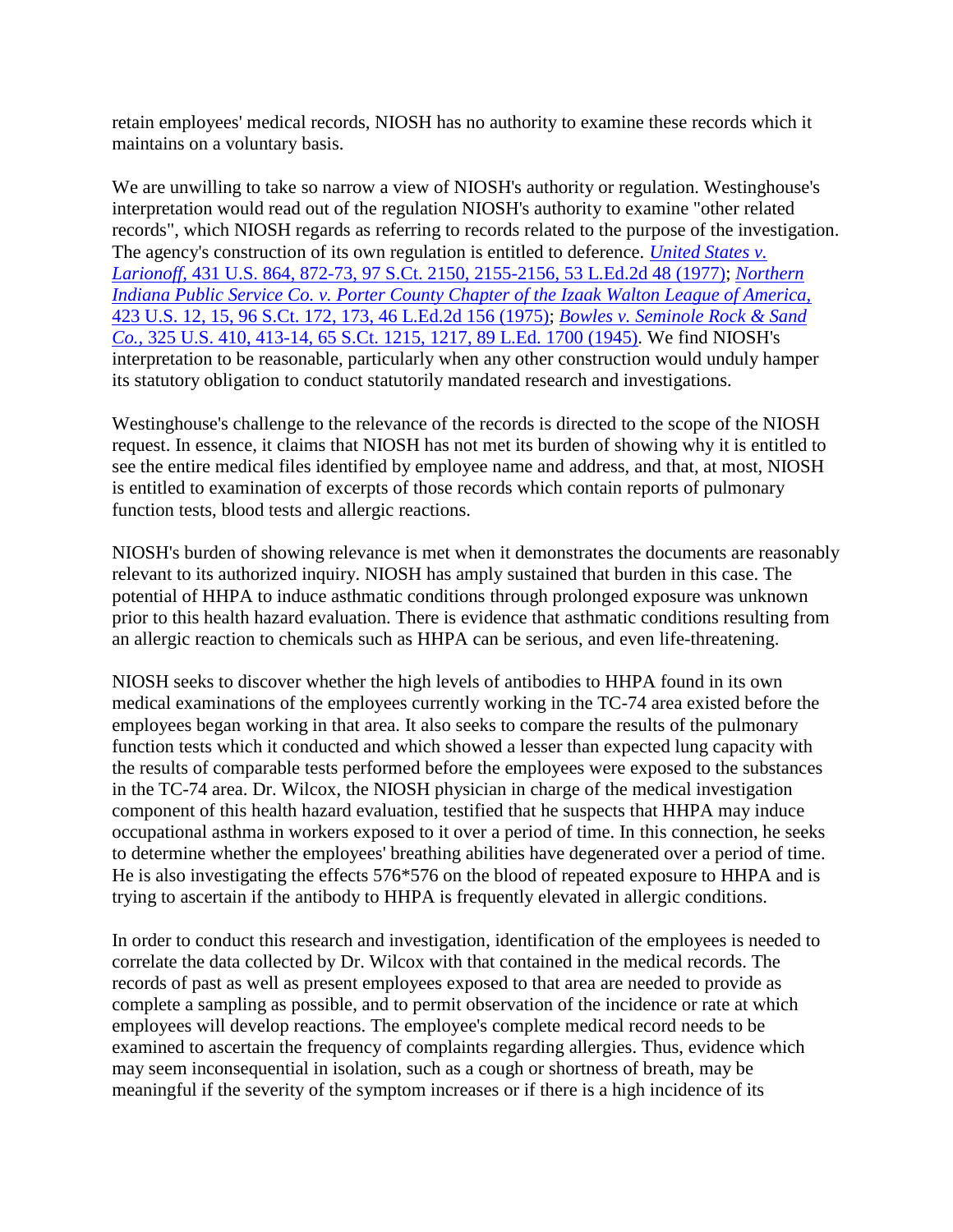occurrence. It is also relevant to ascertain if allergic or asthmatic symptoms referred to in the files decreased after the employees were no longer exposed to the substances in the TC-74 area.

Westinghouse's proposal that NIOSH be allowed to examine only excerpted data from the medical records would unduly hamper the NIOSH investigation. The entire file must be made available so that a trained and creative professional can consider whether any factor, heretofore unsuspected, may have a relationship to the exposure. Valid medical research and investigation deserves no less, and we therefore sustain the district court's finding that the subpoena satisfies the criteria for judicial enforcement. Accordingly, we turn to Westinghouse's second claim, that the confidentiality of the employees' medical records is protected by their right of privacy.

## **IV.**

Proliferation in the collection, recording and dissemination of individualized information has made the public, Congress and the judiciary increasingly alert to the threat such activity can pose to one of the most fundamental and cherished rights of American citizenship, falling within the right characterized by Justice Brandeis as "the right to be let alone." *See [Olmstead v. United](http://scholar.google.co.in/scholar_case?case=5577544660194763070&q=3rd+Cir+1980+-+United+States+v.+Westinghouse+Electric+Corporation&hl=en&as_sdt=2,5&scilh=0)  States,* [277 U.S. 438, 478, 48 S.Ct. 564, 572, 72 L.Ed. 944 \(1928\) \(dissenting\).](http://scholar.google.co.in/scholar_case?case=5577544660194763070&q=3rd+Cir+1980+-+United+States+v.+Westinghouse+Electric+Corporation&hl=en&as_sdt=2,5&scilh=0) Much of the concern has been with governmental accumulation of data and the ability of government officials to put information technology to uses detrimental to individual privacy, which have been facilitated by the spread of data banks and by the increasing storage in computers of sensitive information relating to the personal lives and activities of private citizens. The Senate Government Operations Committee included in its Report on the Privacy Act excerpts of the testimony of Professor Arthur Miller where he stated, "The information gathering and surveillance activities of the Federal Government have expanded to such an extent that they are becoming a threat to several of every American's basic rights, the rights of privacy, speech, assembly, association, and petition of Government." The Privacy Act of 1974, S.Rep. No. 1183, 93rd Cong., 2d Sess. 7, *reprinted in* [1974] U.S.Code Cong. & Admin.News, pp. 6916, 6922.

Congressional reaction to government inroads on citizens' privacy culminated in the passage of the Privacy Act of 1974, 5 U.S.C. §§ 552a(a)-(q) (1976), which requires departments and agencies of the executive branch and their employees to observe certain rules in the computerization, collection, management, use and disclosure of personal information about individuals. Congress has also included in statutes relating to discrete subject areas provisions protecting an individual's privacy in the information collected, and limiting the circumstances under which there can be inspection and disclosure. *See, e. g.,* Internal Revenue Code § 6103 (limiting disclosure of tax returns and tax information) discussed in *[United States v. Bacheler,](http://scholar.google.co.in/scholar_case?case=1528003343445401189&q=3rd+Cir+1980+-+United+States+v.+Westinghouse+Electric+Corporation&hl=en&as_sdt=2,5&scilh=0)* [611 F.2d 443, 445-47 \(3d Cir. 1979\);](http://scholar.google.co.in/scholar_case?case=1528003343445401189&q=3rd+Cir+1980+-+United+States+v.+Westinghouse+Electric+Corporation&hl=en&as_sdt=2,5&scilh=0) 2 U.S.C. § 603(c)(2)(C) (1976) (protecting personal material in Congressional budget data); 20 U.S.C. § 1417(c) (1976) (requiring protection of personal information about handicapped students). Similarly, agencies which collect 577\*577 and maintain individualized data have issued regulations governing access to such data in an effort to minimize intrusion by others into the private affairs of the individuals involved. *See, e. g.,* 17 C.F.R. §§ 200.301-200.312 (1980) (personal information in S.E.C. records); 38 C.F.R. §§ 1.500-1.584 (1979) (veterans administration records); 45 C.F.R. §§ 5b.1-5b.12, 99.1-99.67 (1979), (educational, medical and other records under control of H.E.W.).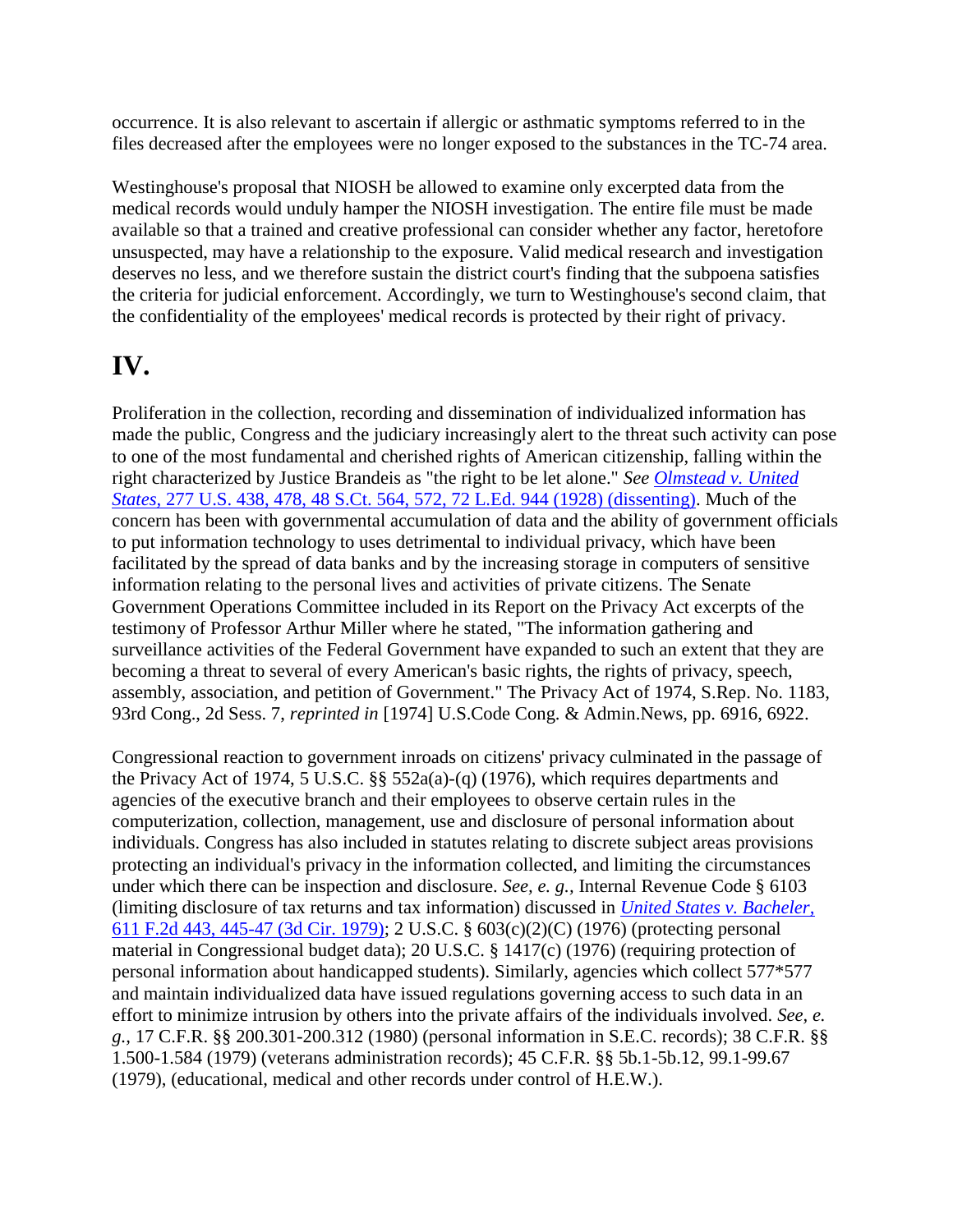Although the full measure of the constitutional protection of the right to privacy has not yet been delineated, we know that it extends to two types of privacy interests: "One is the individual interest in avoiding disclosure of personal matters, and another is the interest in independence in making certain kinds of important decisions." *Whalen v. Roe,* [429 U.S. 589, 599-600, 97 S.Ct.](http://scholar.google.co.in/scholar_case?case=8555735987895894452&q=3rd+Cir+1980+-+United+States+v.+Westinghouse+Electric+Corporation&hl=en&as_sdt=2,5&scilh=0)  [869, 876, 51 L.Ed.2d 64 \(1977\)](http://scholar.google.co.in/scholar_case?case=8555735987895894452&q=3rd+Cir+1980+-+United+States+v.+Westinghouse+Electric+Corporation&hl=en&as_sdt=2,5&scilh=0) (footnotes omitted). The latter decisions have encompassed "matters relating to marriage, procreation, contraception, family relationships, and child rearing and education." *Paul v. Davis,* [424 U.S. 693, 713, 96 S.Ct. 1155, 1166, 47 L.Ed.2d 405 \(1976\).](http://scholar.google.co.in/scholar_case?case=6713242460336491904&q=3rd+Cir+1980+-+United+States+v.+Westinghouse+Electric+Corporation&hl=en&as_sdt=2,5&scilh=0) The privacy interest asserted in this case falls within the first category referred to in *[Whalen v.](http://scholar.google.co.in/scholar_case?case=8555735987895894452&q=3rd+Cir+1980+-+United+States+v.+Westinghouse+Electric+Corporation&hl=en&as_sdt=2,5&scilh=0)  [Roe,](http://scholar.google.co.in/scholar_case?case=8555735987895894452&q=3rd+Cir+1980+-+United+States+v.+Westinghouse+Electric+Corporation&hl=en&as_sdt=2,5&scilh=0)* the right not to have an individual's private affairs made public by the government.

There can be no question that an employee's medical records, which may contain intimate facts of a personal nature, are well within the ambit of materials entitled to privacy protection.<sup>[\[5\]](http://scholar.google.co.in/scholar_case?q=3rd+Cir+1980+-+United+States+v.+Westinghouse+Electric+Corporation&hl=en&as_sdt=2,5&case=10617585320101639909&scilh=0#[5])</sup> Information about one's body and state of health is matter which the individual is ordinarily entitled to retain within the "private enclave where he may lead a private life." $\frac{16}{16}$  It has been recognized in various contexts that medical records and information stand on a different plane than other relevant material. For example, the Federal Rules of Civil Procedure impose a higher burden for discovery of reports of the physical and mental condition of a party or other person than for discovery generally. *Compare* Fed.R.Civ.P. 35 *with* Fed.R.Civ.P. 26(b). *See also* 8 Wright and Miller, Federal Practice and Procedure: Civil, §§ 2237, 2238 (1970). Medical files are the subject of a specific exemption under the Freedom of Information Act. 5 U.S.C. § 552(b)(6) (1976). This difference in treatment reflects a recognition that information concerning one's body has a special character. The medical information requested in this case is more extensive than the mere fact of prescription drug usage by identified patients considered in *[Whalen v. Roe](http://scholar.google.co.in/scholar_case?case=8555735987895894452&q=3rd+Cir+1980+-+United+States+v.+Westinghouse+Electric+Corporation&hl=en&as_sdt=2,5&scilh=0)* and may be more revealing of intimate details. Therefore, we hold that it falls within one of the zones of privacy entitled to protection.

Westinghouse concedes that even material which is subject to protection must be produced or disclosed upon a showing of proper governmental interest. As the Court has stated:

[D]isclosures of private medical information to doctors, to hospital personnel, to insurance companies, and to public health agencies are often an essential part of modern medical practice even when the disclosure may reflect unfavorably on the character of the patient. Requiring such disclosures to representatives of the State having responsibility for the health of the 578\*578 community, does not automatically amount to an impermissible invasion of privacy.

*Whalen v. Roe,* [429 U.S. at 602, 97 S.Ct. at 877](http://scholar.google.co.in/scholar_case?case=8555735987895894452&q=3rd+Cir+1980+-+United+States+v.+Westinghouse+Electric+Corporation&hl=en&as_sdt=2,5&scilh=0) (footnote omitted). In recognition that the right of an individual to control access to her or his medical history is not absolute, courts and legislatures have determined that public health or other public concerns may support access to facts an individual might otherwise choose to withhold. On this basis, disclosures regarding past medical history, present illness, or the fact of treatment have been required. The Court in *[Whalen](http://scholar.google.co.in/scholar_case?case=8555735987895894452&q=3rd+Cir+1980+-+United+States+v.+Westinghouse+Electric+Corporation&hl=en&as_sdt=2,5&scilh=0)  [v. Roe](http://scholar.google.co.in/scholar_case?case=8555735987895894452&q=3rd+Cir+1980+-+United+States+v.+Westinghouse+Electric+Corporation&hl=en&as_sdt=2,5&scilh=0)* gave as illustrations the statutory reporting requirements relating to venereal disease, child abuse, injuries caused by deadly weapons and certification of fetal death. [429 U.S. at 602 n.29,](http://scholar.google.co.in/scholar_case?case=8555735987895894452&q=3rd+Cir+1980+-+United+States+v.+Westinghouse+Electric+Corporation&hl=en&as_sdt=2,5&scilh=0)  [97 S.Ct. at 878.](http://scholar.google.co.in/scholar_case?case=8555735987895894452&q=3rd+Cir+1980+-+United+States+v.+Westinghouse+Electric+Corporation&hl=en&as_sdt=2,5&scilh=0) Generally, the reporting requirements which have been upheld have been those in which the government has advanced a need to acquire the information to develop treatment programs or control threats to public health.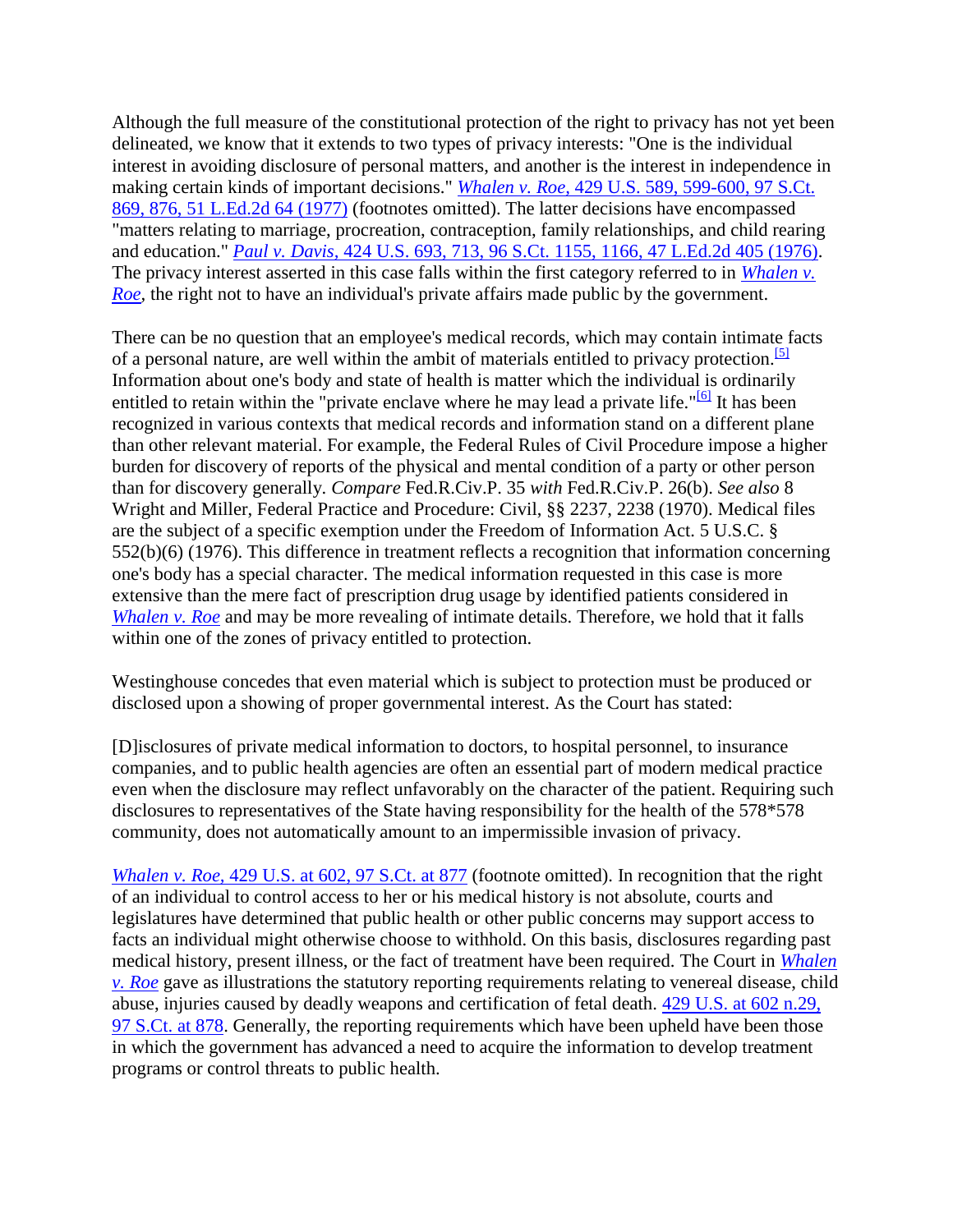A statutory requirement that medical facilities and physicians performing abortions must maintain records of relevant maternal health and life data which was subject to inspection by local, state or national public health officers was sustained in *[Planned Parenthood of Missouri v.](http://scholar.google.co.in/scholar_case?case=3638004152923873163&q=3rd+Cir+1980+-+United+States+v.+Westinghouse+Electric+Corporation&hl=en&as_sdt=2,5&scilh=0)  Danforth,* [428 U.S. 52, 79-81, 96 S.Ct. 2831, 2845-2846, 49 L.Ed.2d 788 \(1976\).](http://scholar.google.co.in/scholar_case?case=3638004152923873163&q=3rd+Cir+1980+-+United+States+v.+Westinghouse+Electric+Corporation&hl=en&as_sdt=2,5&scilh=0) The Court invalidated various parts of Missouri's abortion legislation but accepted the state's rationale that the record keeping and reporting requirements were reasonably directed to the preservation of maternal health, commenting that these provisions, "while perhaps approaching impermissible limits, are not constitutionally offensive in themselves." *Id.* at 81, 96 S.Ct. at 2846. In *[Whalen v.](http://scholar.google.co.in/scholar_case?case=8555735987895894452&q=3rd+Cir+1980+-+United+States+v.+Westinghouse+Electric+Corporation&hl=en&as_sdt=2,5&scilh=0)  Roe,* [429 U.S. 589, 97 S.Ct. 869, 51 L.Ed.2d 64 \(1977\),](http://scholar.google.co.in/scholar_case?case=8555735987895894452&q=3rd+Cir+1980+-+United+States+v.+Westinghouse+Electric+Corporation&hl=en&as_sdt=2,5&scilh=0) the Court upheld the state requirement that physicians record on official forms information concerning prescriptions for certain potentially harmful drugs, including identification of the physician, pharmacy, drug, dosage, and patient's name, address and age. The Court of Appeals for the Second Circuit, relying on *[Whalen](http://scholar.google.co.in/scholar_case?case=8555735987895894452&q=3rd+Cir+1980+-+United+States+v.+Westinghouse+Electric+Corporation&hl=en&as_sdt=2,5&scilh=0)  [v. Roe,](http://scholar.google.co.in/scholar_case?case=8555735987895894452&q=3rd+Cir+1980+-+United+States+v.+Westinghouse+Electric+Corporation&hl=en&as_sdt=2,5&scilh=0)* upheld the validity of a subpoena for all medical records of patients treated by a physician with Laetrile or a similar drug. *Schachter v. Whalen,* [581 F.2d 35 \(2d Cir. 1978\),](http://scholar.google.co.in/scholar_case?case=7804584928645912923&q=3rd+Cir+1980+-+United+States+v.+Westinghouse+Electric+Corporation&hl=en&as_sdt=2,5&scilh=0) *aff'g.* [445 F.Supp. 1376 \(S.D.N.Y.1978\)](http://scholar.google.co.in/scholar_case?case=1618980766127078667&q=3rd+Cir+1980+-+United+States+v.+Westinghouse+Electric+Corporation&hl=en&as_sdt=2,5&scilh=0) (subpoena issued in course of inquiry into professional misconduct).

In the cases in which a court has allowed some intrusion into the zone of privacy surrounding medical records, it has usually done so only after finding that the societal interest in disclosure outweighs the privacy interest on the specific facts of the case. In *[Detroit Edison Co. v. NLRB,](http://scholar.google.co.in/scholar_case?case=7580024731208153061&q=3rd+Cir+1980+-+United+States+v.+Westinghouse+Electric+Corporation&hl=en&as_sdt=2,5&scilh=0)* [440 U.S. 301, 313-17, 99 S.Ct. 1123, 1130-1132, 59 L.Ed.2d 333 \(1979\),](http://scholar.google.co.in/scholar_case?case=7580024731208153061&q=3rd+Cir+1980+-+United+States+v.+Westinghouse+Electric+Corporation&hl=en&as_sdt=2,5&scilh=0) the interests of the NLRB and the labor union in giving the union access to employees' scores in psychological aptitude tests to assist the union in processing a grievance were weighed against the strong interest of the Company and its employees in maintaining confidentiality. The Court held the NLRB had improperly compelled disclosure because "[t]he Board has cited no principle of national labor policy to warrant a remedy that would unnecessarily disserve [the Company's interest in test secrecy] and we are unable to identify one." *Id.* at 315, 99 S.Ct. at 1131.

Thus, as in most other areas of the law, we must engage in the delicate task of weighing competing interests. The factors which should be considered in deciding whether an intrusion into an individual's privacy is justified are the type of record requested, the information it does or might contain, the potential for harm in any subsequent nonconsensual disclosure, the injury from disclosure to the relationship in which the record was generated, the adequacy of safeguards to prevent unauthorized disclosure, the degree of need for access, and whether there is an express statutory mandate, articulated public policy, or other recognizable public interest militating toward access.

Applying those factors in this case, we consider first that NIOSH was established as part of the comprehensive statutory 579\*579 scheme dealing with occupational health and safety embodied in the Occupational Safety and Health Act of 1970, 29 U.S.C. §§ 651 *et seq.* (1976). In enacting that statute, Congress noted the "`grim current scene' .... [i]n the field of occupational health," and sought, by passage of the statute, "to reduce the number and severity of work-related injuries and illnesses which, despite current efforts of employers and government, are resulting in everincreasing human misery and economic loss." Occupational Safety and Health Act of 1970, S.Rep. No. 1282, 91st Cong., 2d Sess. (1970), *reprinted in* [1970] U.S.Code Cong. & Admin.News, pp. 5177, 5178, 5177. It was hoped and expected that NIOSH would "provide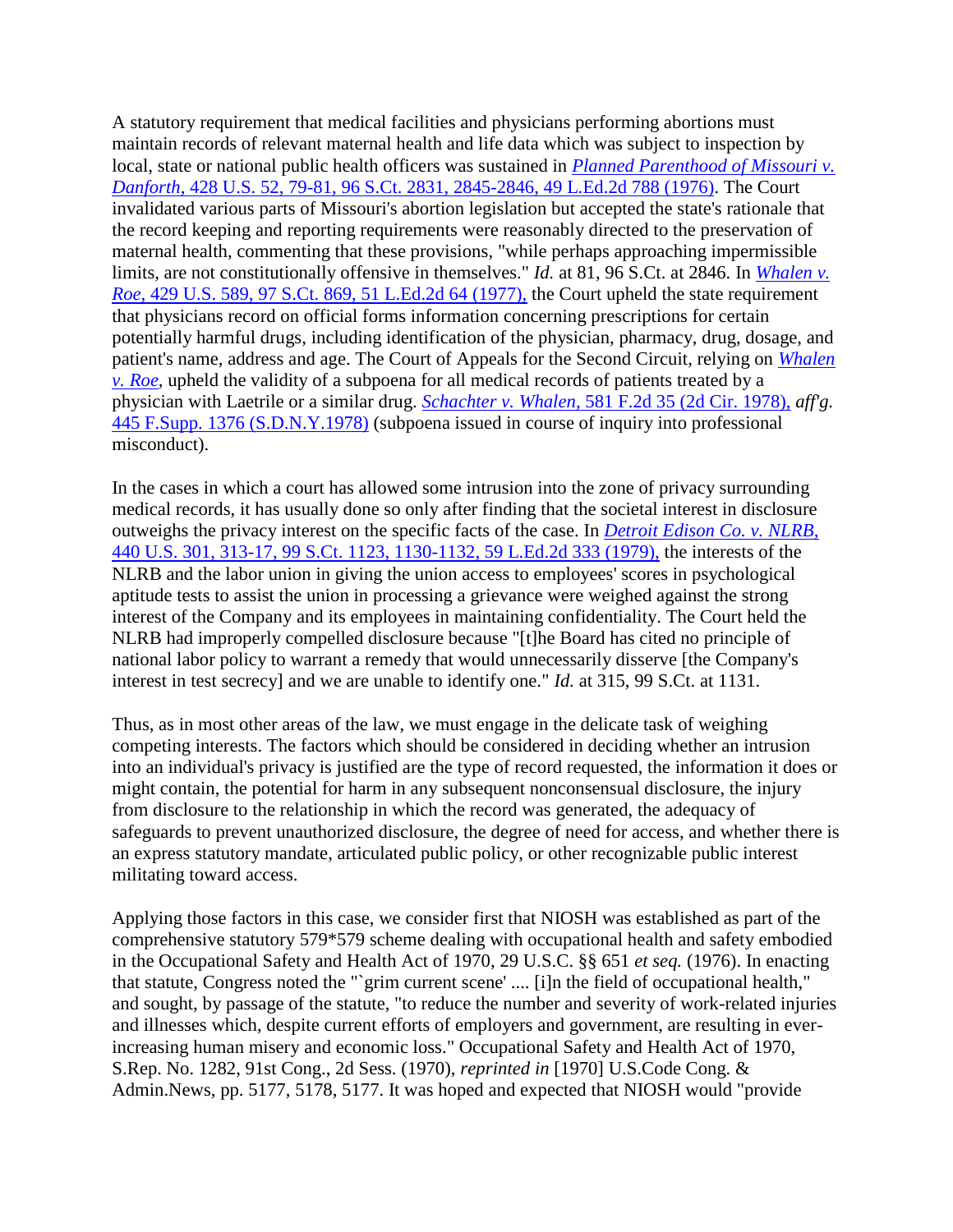occupational health and safety research with the visibility and status it merits...." *Id.* at 5197. Among the special "research, experiments, and demonstrations" which it is statutorily mandated to conduct are those "necessary to produce criteria ... identifying toxic substances," 29 U.S.C. § 669(a)(2); those necessary to development of criteria "which will describe exposure levels that are safe for various periods of employment;" 29 U.S.C. § 669(a)(3); and those necessary "to explore new problems, including those created by new technology in occupational safety and health, which may require ameliorative action" beyond that provided for in the Act; 29 U.S.C. §  $669(a)(4)$ . The research activity in this case, a health hazard evaluation, requires that the Secretary determine "whether any substance normally found in the place of employment has potentially toxic effects in such concentrations as used or found...." 29 U.S.C. § 669(a)(6).

Thus, the interest in occupational safety and health to the employees in the particular plant, employees in other plants, future employees and the public at large is substantial. It ranks with the other public interests which have been found to justify intrusion into records and information normally considered private.

Turning next to the degree of need for access, we have found in section III that NIOSH has shown a reasonable need for the entire medical file of the employees as requested. It seeks those records in order to be able to compare its findings of high levels of antibodies to HHPA and reduced pulmonary function with the comparable findings in the employees before they were exposed to the substances in the TC-74 area, and during the course of such exposure. Its need for all of the medical files requested in their complete form has also been satisfactorily demonstrated.

Westinghouse has not produced any evidence to show that the information which the medical records contain is of such a high degree of sensitivity that the intrusion could be considered severe or that the employees are likely to suffer any adverse effects from disclosure to NIOSH personnel. Most, if not all, of the information in the files will be results of routine testing, such as X-rays, blood tests, pulmonary function tests, hearing and visual tests. This material, although private, is not generally regarded as sensitive. Furthermore, since Westinghouse's testing and NIOSH's examination of the records are both conducted for the purpose of protecting the individual employee from potential hazards, it is not likely that the disclosures are likely to inhibit the employee from undergoing subsequent periodic examinations required of Westinghouse employees.

Finally, we must consider whether there are effective provisions for security of the information against subsequent unauthorized disclosure. This is a factor referred to in both *[Whalen v. Roe,](http://scholar.google.co.in/scholar_case?case=8555735987895894452&q=3rd+Cir+1980+-+United+States+v.+Westinghouse+Electric+Corporation&hl=en&as_sdt=2,5&scilh=0)  [supra,](http://scholar.google.co.in/scholar_case?case=8555735987895894452&q=3rd+Cir+1980+-+United+States+v.+Westinghouse+Electric+Corporation&hl=en&as_sdt=2,5&scilh=0)* and *[Detroit Edison Co. v. NLRB, supra.](http://scholar.google.co.in/scholar_case?case=7580024731208153061&q=3rd+Cir+1980+-+United+States+v.+Westinghouse+Electric+Corporation&hl=en&as_sdt=2,5&scilh=0)* In *[Whalen v. Roe,](http://scholar.google.co.in/scholar_case?case=8555735987895894452&q=3rd+Cir+1980+-+United+States+v.+Westinghouse+Electric+Corporation&hl=en&as_sdt=2,5&scilh=0)* the Court described the extensive security procedures required by statute and regulation, including storage of the information in vaults and locked cabinets in secure areas surrounded by alarm fences, limited retention of five years, and special computer operating procedures. Only a defined and relatively small group of investigators and staff had access, and were subject to statutory sanctions for improper disclosure. In *[Detroit Edison,](http://scholar.google.co.in/scholar_case?case=7580024731208153061&q=3rd+Cir+1980+-+United+States+v.+Westinghouse+Electric+Corporation&hl=en&as_sdt=2,5&scilh=0)* where access to the test results was denied, the Court referred to the absence of efficacious guarantees against disclosure. Further, there 580\*580 were no express provisions for the physical security of the information. In *[Schachter v. Whalen, supra,](http://scholar.google.co.in/scholar_case?case=7804584928645912923&q=3rd+Cir+1980+-+United+States+v.+Westinghouse+Electric+Corporation&hl=en&as_sdt=2,5&scilh=0)* the Court of Appeals for the Second Circuit held that security precautions that were substantial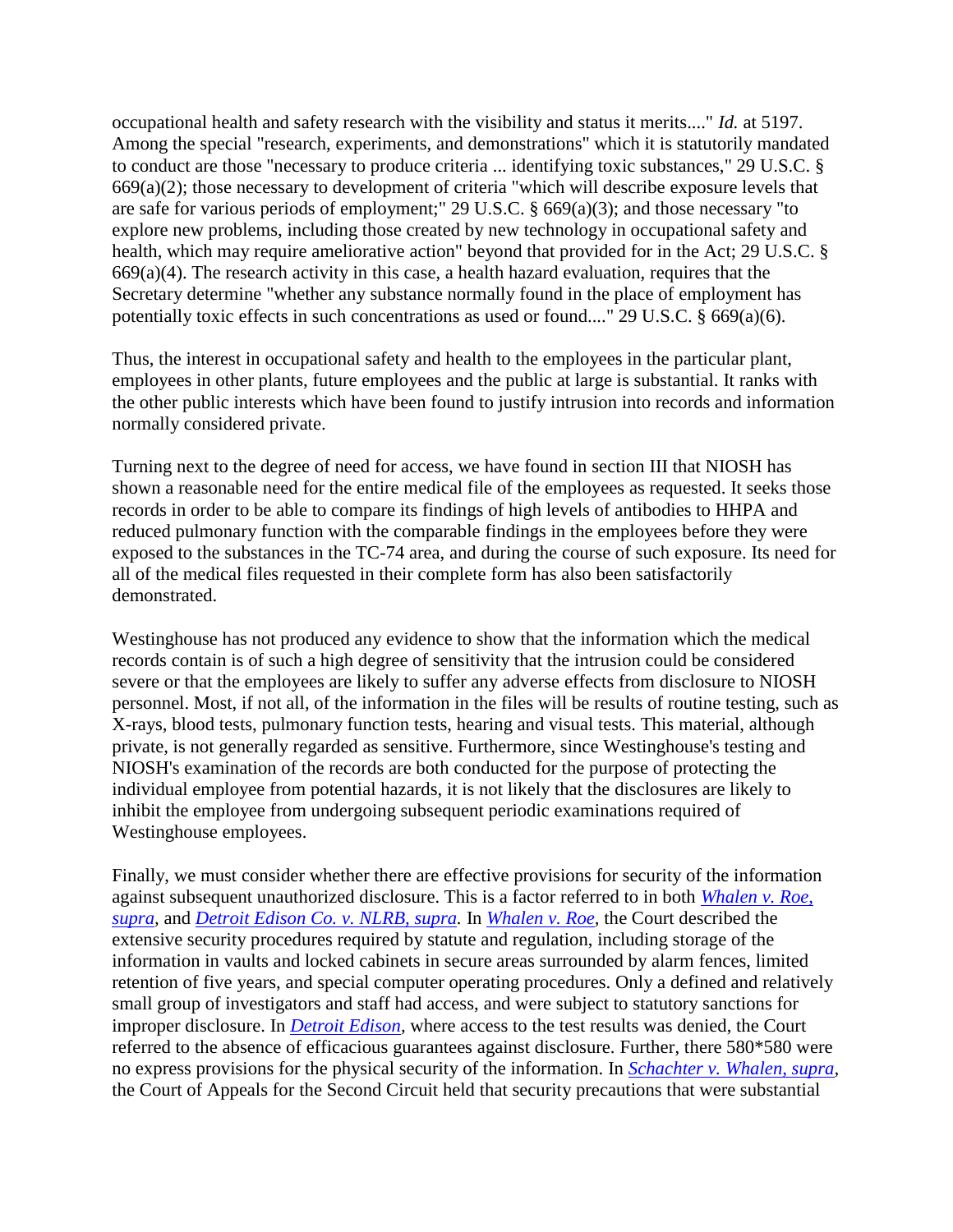but "not foolproof" were adequate, and approved a coding system used to disguise the identities of the patients in any subsequent use of the data.

Westinghouse argues that the security of the information in this case is inadequate. It stresses that the statute authorizes use of outside contractors for data processing and analysis, and contains neither means to police compliance with nondisclosure nor adequate sanctions for unwarranted disclosure. It also argues that removal by NIOSH of individual identifiers before disclosure to those parties is made will be inadequate, since only obvious identifiers, such as names and addresses, are deleted, but that identification may still be possible because more idiosyncratic identifiers will be included in the disclosed materials. For these reasons, Westinghouse conditioned its compliance with NIOSH's request for the records in issue on the provision by the government of written assurance that the contents of the employees' medical records will not be disclosed to third parties, a condition the government has refused to accept.

The district court considered Westinghouse's contention at the hearing conducted on the motion to compel compliance by Westinghouse with the subpoena duces tecum issued by the Director of NIOSH. The court concluded that the "evidence indicates that NIOSH's procedures of safekeeping the records and of removing the names and addresses of the individuals in its compilation of published data represents sufficiently adequate assurance of non-disclosure by the petitioner [NIOSH]." [483 F.Supp. at 1269.](http://scholar.google.co.in/scholar_case?case=9445794789248964695&q=3rd+Cir+1980+-+United+States+v.+Westinghouse+Electric+Corporation&hl=en&as_sdt=2,5&scilh=0) We see no reason to disturb this conclusion.

The applicable regulation expressly provides that unless otherwise specifically provided, "no disclosure will be made of information of a personal and private nature, such as information in personnel and medical files, ... and any other information of a private and personal nature." 45 C.F.R. § 5.71(a) (1979). Only aggregate data is included in the forms of the study distributed to employees and others. The excerpted data which is retained by NIOSH is maintained in locked cabinets, inside the Medical Section of the agency, in rooms locked during non-office hours. Material from small studies is not placed on computers; data from large studies is removed from the computer after six months. NIOSH has represented that no outside contractors are used for small studies, such as the one in issue here, and that when such contractors are used, they are bound to nondisclosure by their contract with NIOSH, as required by 5 U.S.C. § 552a(m). In the absence of any contrary evidence produced by Westinghouse, we cannot conclude that there are inadequate safeguards against disclosure. *See also [E. I. duPont de Nemours & Co. v. Finklea,](http://scholar.google.co.in/scholar_case?case=15484120327512437904&q=3rd+Cir+1980+-+United+States+v.+Westinghouse+Electric+Corporation&hl=en&as_sdt=2,5&scilh=0)* [442 F.Supp. at 825.](http://scholar.google.co.in/scholar_case?case=15484120327512437904&q=3rd+Cir+1980+-+United+States+v.+Westinghouse+Electric+Corporation&hl=en&as_sdt=2,5&scilh=0)

Accordingly, we believe that the strong public interest in facilitating the research and investigations of NIOSH justify this minimal intrusion into the privacy which surrounds the employees' medical records, and that Westinghouse is not justified in its blanket refusal to give NIOSH access to them or to condition their disclosure on compliance with its unilaterally imposed terms.

## **V.**

The balancing of competing interests which we undertook in Part IV necessarily weighed the general privacy interests of the Westinghouse employees in their medical records against the need for research relating to occupational health and safety. When weighing these interests, the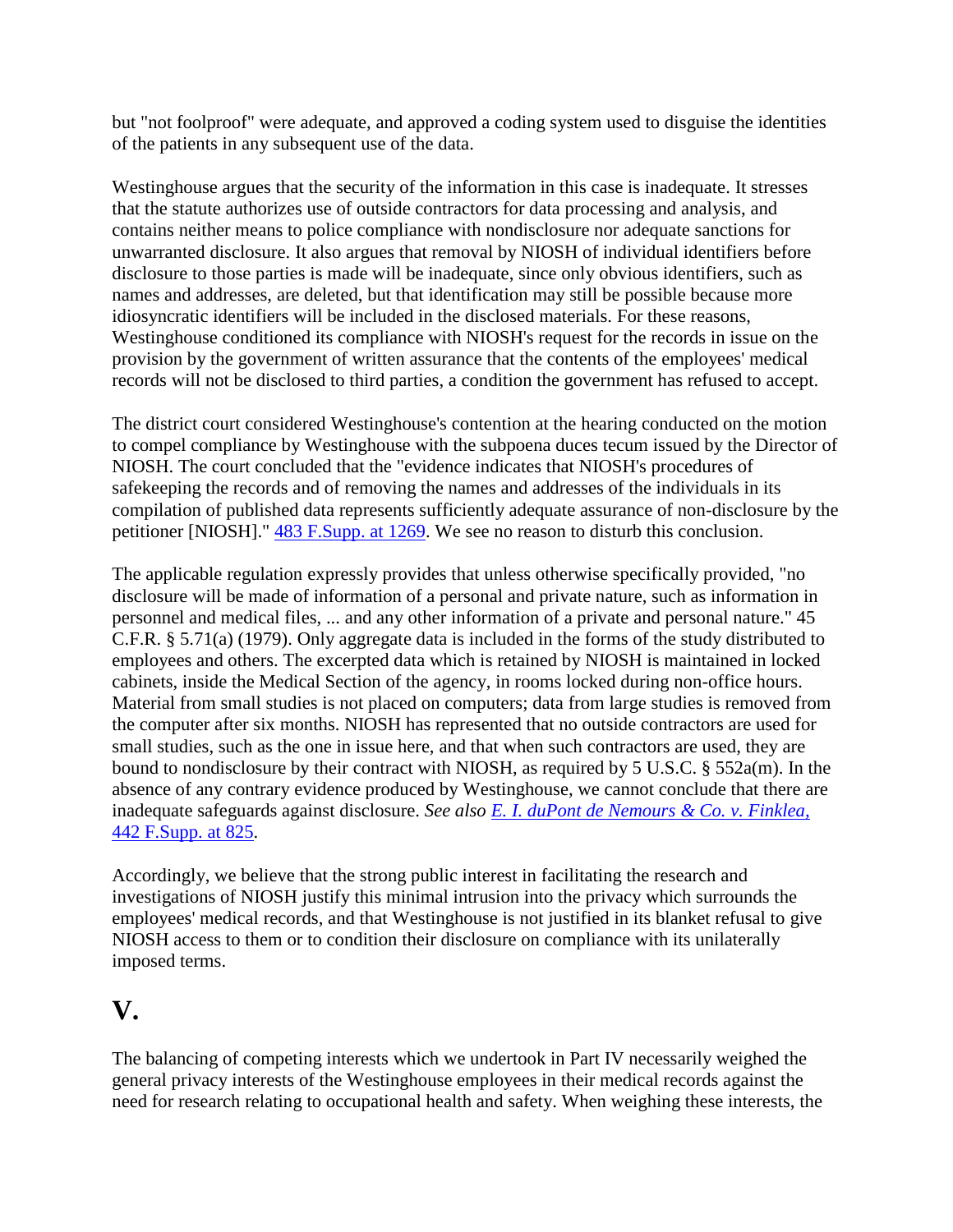public need prevailed over the claim that medical records in general were protected from discovery. We recognize, however, that there may be information in a particular file which an employee may consider highly sensitive. Westinghouse has represented that the files are not limited to employment-related concerns but include records of the employees' personal consultations with the company physician and the physician's ministrations 581\*581 on a broad spectrum of health matters. Employees absent from work for medical reasons must clear through the medical department on their return. The medical records also contain reference to payments made under Westinghouse's comprehensive medical insurance program. Since the employees had no prior notice that their medical records might be subject to subsequent examination, they may have raised with the company physician medical matters unrelated to their employment which they consider highly confidential. We cannot assume that an employee's claim of privacy as to particular sensitive data in that employee's file will always be outweighed by NIOSH's need for such material.

Although Westinghouse has been permitted to assert the general claim of privacy on behalf of all of the employees, and has done so vigorously on the employees' behalf, each employee is entitled to make an individual judgment as to whether s/he regards the information so sensitive that it outweighs that employee's interest in assisting NIOSH in a health hazard investigation that may benefit the employee. We do not think it appropriate to permit Westinghouse to assert the claims of individual employees to privacy in particular documents. Each employee is uniquely capable of evaluating the degree of confidentiality which s/he attaches to discrete items of information in his or her file.

Westinghouse has suggested that the employees' privacy rights will not be adequately preserved unless their written consents are obtained. One district court has already conditioned the disclosure of personal identifiers on conducting a due process hearing. *[General Motors Corp. v.](http://scholar.google.co.in/scholar_case?case=11692381941365084758&q=3rd+Cir+1980+-+United+States+v.+Westinghouse+Electric+Corporation&hl=en&as_sdt=2,5&scilh=0)  Director of NIOSH,* [459 F.Supp. 235, 240 \(S.D.Ohio 1978\).](http://scholar.google.co.in/scholar_case?case=11692381941365084758&q=3rd+Cir+1980+-+United+States+v.+Westinghouse+Electric+Corporation&hl=en&as_sdt=2,5&scilh=0) We believe that the requirement of securing written consent may impose too great an impediment to NIOSH's ability to carry out its statutory mandate. Although the number of employees involved in this particular investigation is not unwieldy, totalling no more than 100 employees, there may be other instances where the number of employees involved makes securing written consent difficult. Furthermore, there is the possibility that some employees will withhold consent either arbitrarily or because they do not understand the full nature of the investigation. Finally, some employees may withhold consent because they believe that is the course desired by their employer.

Under the circumstances, we believe the most appropriate procedure is to require NIOSH to give prior notice to the employees whose medical records it seeks to examine and to permit the employees to raise a personal claim of privacy, if they desire. The form of notice may vary in each case but it should contain information as to the fact and purpose of the investigation and the documents NIOSH seeks to examine, and should advise the employees that if they do not object in writing by a date certain, specifying the type of material they seek to protect, their consent to disclosure will be assumed.<sup>[\[7\]](http://scholar.google.co.in/scholar_case?q=3rd+Cir+1980+-+United+States+v.+Westinghouse+Electric+Corporation&hl=en&as_sdt=2,5&case=10617585320101639909&scilh=0#[7])</sup> The mechanics of the required notice can be arranged by the district court in accordance with the circumstances of the particular case. NIOSH's request to see 5,000 x-rays of steel workers 582\*582 can be handled differently than its request for information of a more personal nature. In the former case, there may be no problem if objections are sent directly to NIOSH. That course may not be appropriate where more intimate data is involved.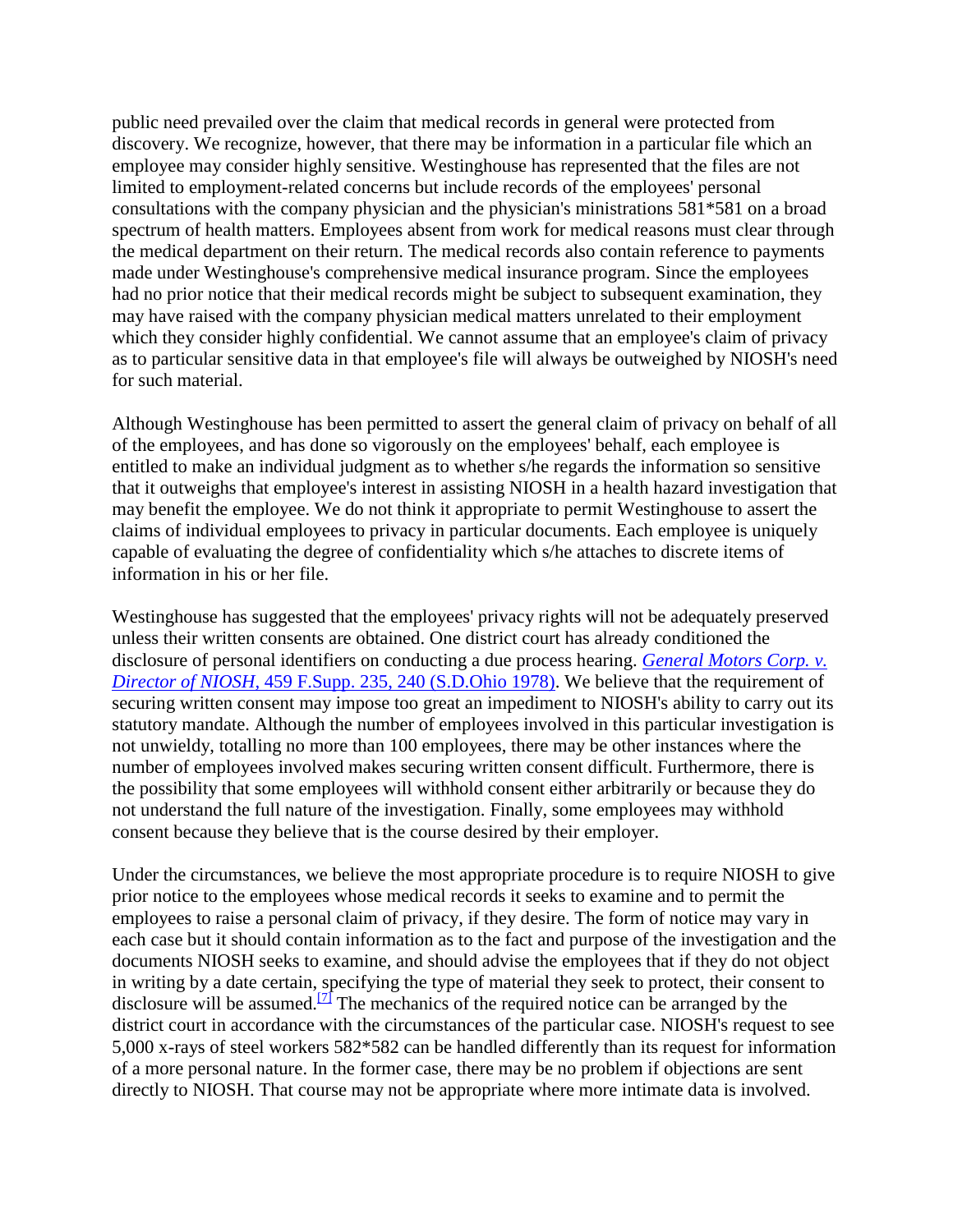The touchstone should be provision for reasonable notice to as many affected individuals as can reasonably be reached; an opportunity for them to raise their objections, if any, expeditiously and inexpensively; preservation of confidentiality as to the objections and the material itself from unwarranted disclosure; and prompt disposition so that NIOSH's evaluation is not hampered. We are confident that the district court will be able to oversee this procedure which should, in the main, be self-executing by the parties.

The procedure we have outlined attempts to accommodate the legitimate interests of all those concerned. It should not unduly delay NIOSH's investigation, since NIOSH may proceed to examine the files to which no objection has been made as soon as the date for filing objections has passed. The short delay until notice is given should not significantly affect its investigation, and problems of emergencies can be handled on an ad hoc basis. For their part, the employees will have been given notice, to the extent reasonably possible, thereby protecting their individual rights of privacy. It may be that employee objections will be so infrequent and the material claimed to be protected so tangential to its investigation, that NIOSH will not press its request for disclosure. If it does, then the district court can balance the competing interests before ordering disclosure of the material, taking due care at all times to preserve the confidentiality of the medical records from disclosure to any third party both while the claim is being considered and after it has been decided.

Accordingly, we will remand this case to the district court for further proceedings in accordance with this opinion.

[\[1\]](http://scholar.google.co.in/scholar_case?q=3rd+Cir+1980+-+United+States+v.+Westinghouse+Electric+Corporation&hl=en&as_sdt=2,5&case=10617585320101639909&scilh=0#r[1]) The records at issue include reports of physical examinations given to employees at the time they are hired. Such an examination generally includes a chest x-ray, a pulmonary function test, hearing and visual tests, a blood count, an examination by a medical doctor, and the employee's reported medical history. Employees exposed to possibly toxic materials are examined annually, and the results of these examinations are included in their medical records. Employees in TC-74 were given these annual examinations.

[\[2\]](http://scholar.google.co.in/scholar_case?q=3rd+Cir+1980+-+United+States+v.+Westinghouse+Electric+Corporation&hl=en&as_sdt=2,5&case=10617585320101639909&scilh=0#r[2]) In supplemental briefs on this issue requested by the court, the government explained that it did not raise the standing issue partly because a resolution of that issue in the government's favor would not dispose of the entire case, since the issues of the agency's authority to issue the subpoena and the subpoena's overbreadth would remain. Furthermore, the government suggests that as a practical matter a resolution in its favor would only result in further delay, since Westinghouse could probably solicit plaintiffs from among its employees who could then raise the privacy issue in another suit in district court. The government contends that such delay would be particularly serious in this case because of the potentially dangerous condition being investigated by NIOSH.

[\[3\]](http://scholar.google.co.in/scholar_case?q=3rd+Cir+1980+-+United+States+v.+Westinghouse+Electric+Corporation&hl=en&as_sdt=2,5&case=10617585320101639909&scilh=0#r[3]) We recognize that ordinarily the relationship between the employer and its employees may not be as intimate as that between a doctor and his or her patients which has been held sufficient to allow the doctor to raise the patients' constitutional rights. *See Griswold v. Connecticut,* [381 U.S. 479, 85 S.Ct. 1678, 14 L.Ed.2d 510 \(1965\);](http://scholar.google.co.in/scholar_case?case=12276922145000050979&q=3rd+Cir+1980+-+United+States+v.+Westinghouse+Electric+Corporation&hl=en&as_sdt=2,5&scilh=0) *[Singleton v.](http://scholar.google.co.in/scholar_case?case=16620691888255927253&q=3rd+Cir+1980+-+United+States+v.+Westinghouse+Electric+Corporation&hl=en&as_sdt=2,5&scilh=0)  Wulff,* [428 U.S. 106, 96 S.Ct. 2868, 49 L.Ed.2d 826 \(1976\).](http://scholar.google.co.in/scholar_case?case=16620691888255927253&q=3rd+Cir+1980+-+United+States+v.+Westinghouse+Electric+Corporation&hl=en&as_sdt=2,5&scilh=0) We have recognized in other situations that an employer's own interest may warrant its assertion of its own claim although the process at issue was directed only to its employees. *See In re Matter of Grand Jury* [\(Schmidt\), 619 F.2d 1022 \(3d Cir. 1980\).](http://scholar.google.co.in/scholar_case?case=2652199322468989995&q=3rd+Cir+1980+-+United+States+v.+Westinghouse+Electric+Corporation&hl=en&as_sdt=2,5&scilh=0)

[\[4\]](http://scholar.google.co.in/scholar_case?q=3rd+Cir+1980+-+United+States+v.+Westinghouse+Electric+Corporation&hl=en&as_sdt=2,5&case=10617585320101639909&scilh=0#r[4]) We are not persuaded by Westinghouse's contention that disclosure of records in response to this subpoena duces tecum might expose it to tort liability. There is an absolute privilege for material disclosed in connection with a judicial proceeding. *See* W. Prosser. The Law of Torts 777-778 (4th ed. 1971); Restatement (Second) of Torts § 588, § 652F (1977).